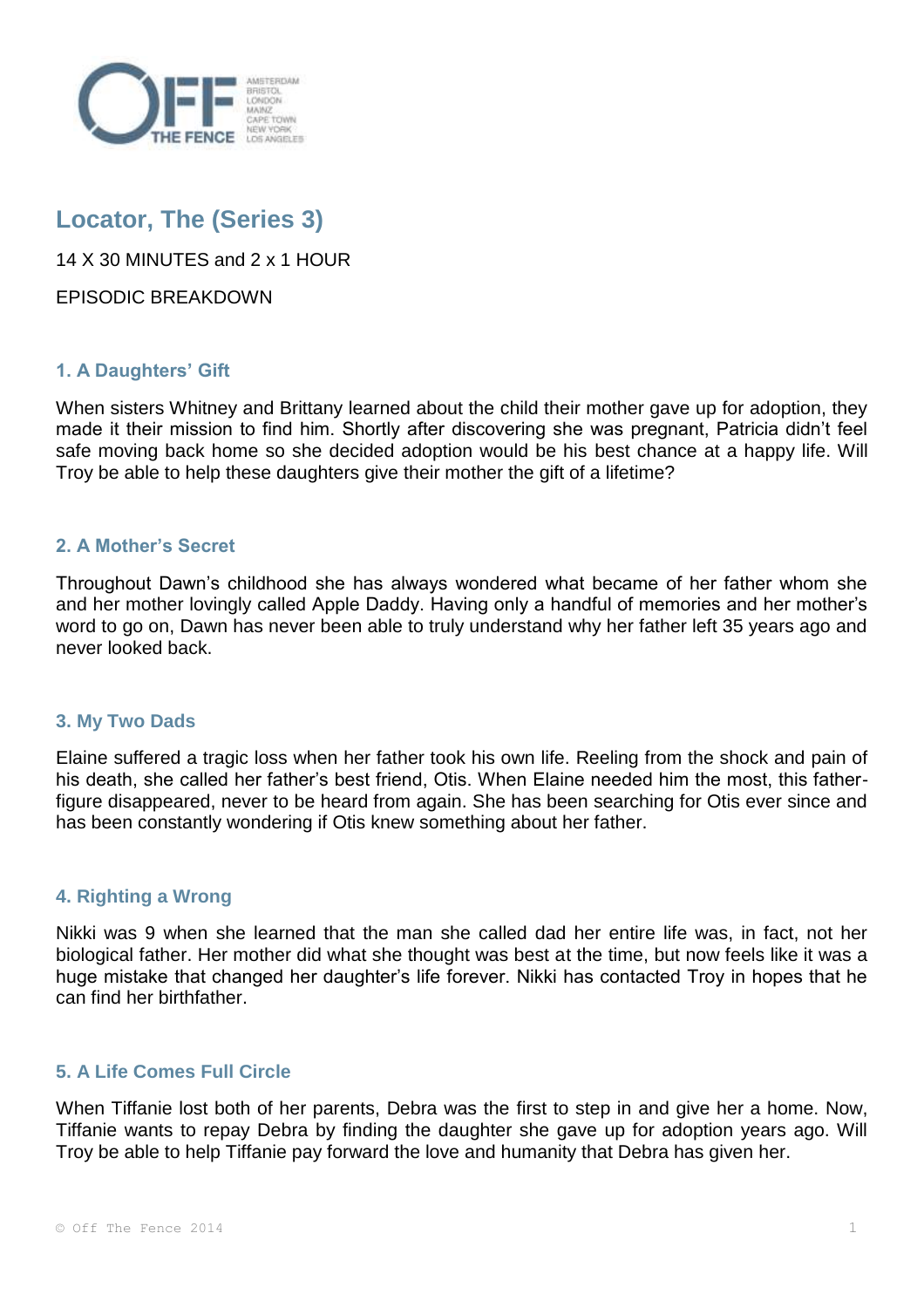# **6. A Soldier's Fight for Truth**

Kristen was only 37 weeks into her pregnancy when she went into labour and gave birth to their son who was stillborn. Even though Aaron's encounter with his son was so brief, the intense emotions he felt for his son made Aaron wonder how his own father could have just walked away from his life years ago.

## **7. Separated, But Not Forgotten**

At 16, Timothy learned something that gave his life a new purpose. Not only did Tim's parents reveal that he was adopted, but he has a twin sister. Seven years later, Tim is still on his mission to be reunited with his twin. He hopes that Troy could finally bring him together with the missing part of his family.

#### **8. A Daughter's Last Hope**

After 27 years, Leticia has yet to give up the hope of finding her father, Gilbert. She was only 2 when her parents divorced and her father's presence in her life began to diminish. If Troy can find Leticia's father, will this reunion be something he has been dreaming of for 30 years?

#### **9. A Son's Promise**

To Steve, a promise is more than just a word, it's something never to be broken. Steve was 9 when his mother underwent surgery for cancer. Before he stepped foot on the plane, Steve's mother made him promise that one day he would find Pamela, the sister he had never met. He hopes that by finding his long lost sister, he can finally complete a promise that he has held on to for thirty years.

# **10. Quest for Redemption**

Lana, her twin sister Lara, and their younger brother, Tomi were separated from their mother 6 years ago and they have no idea where she has gone. They remember how their mother was the most loving, gentle, and kind person that they have ever known, and they want her to know that she deserves a second chance.

## **11. Bittersweet Reunion**

Like many only children, Kim Hudson dreamed of having siblings. It wasn't until she was older that she began asking questions about her adoption, and when her adoptive parents told her about her birth mother, they also informed her that she has an older brother as well. She has finally found the strength to reach out to find them.

# **12. A Daughter's Disappearance**

When Carina became a mother, it sent her mind spinning: why did she know nothing about her own mother, why had she never fought to find out? She's enlisted Troy and the team to seek her mother out, but will it be too late?